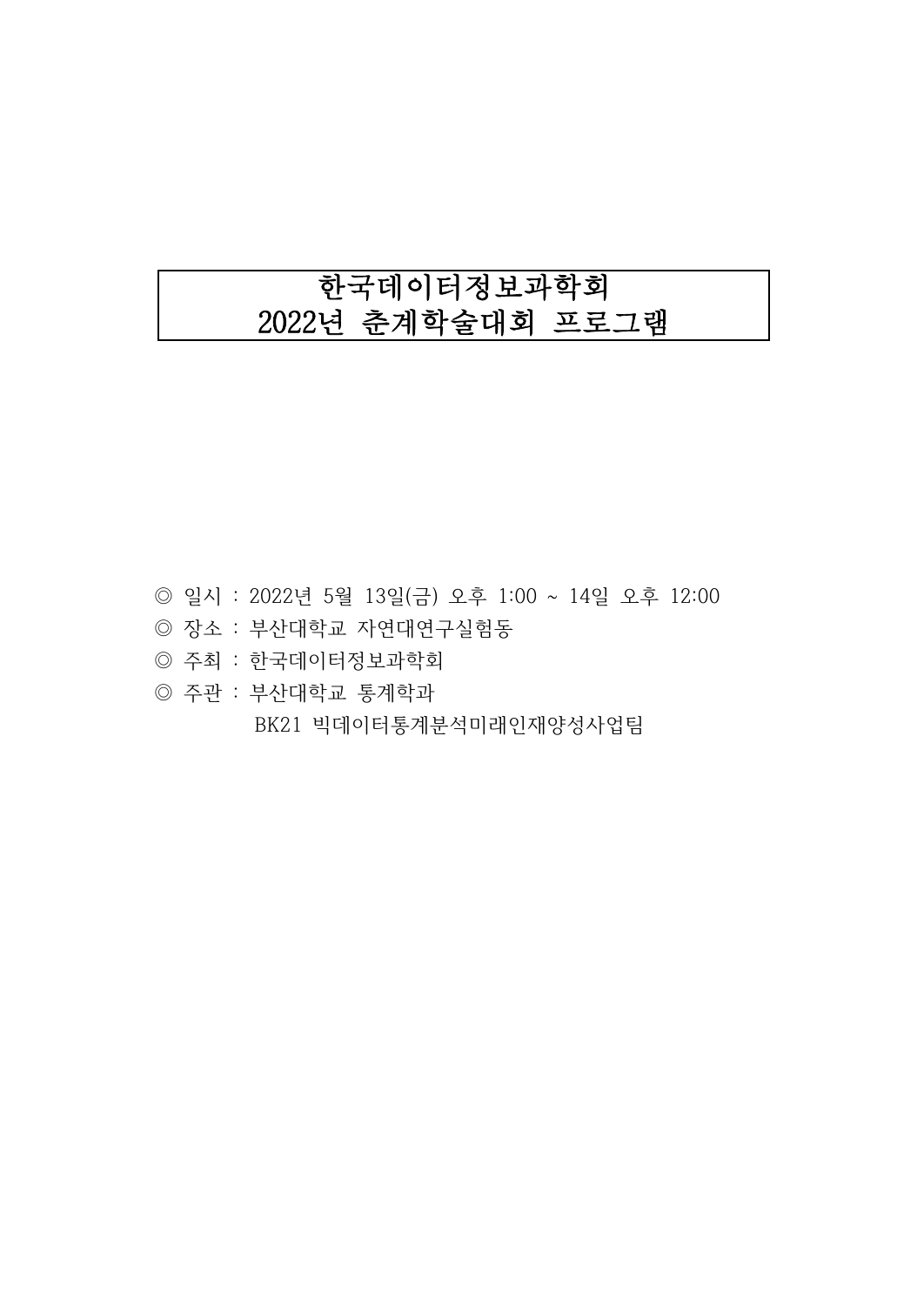# **2022년 춘계학술논문발표회 일정**

## ● **2022년 5월 13일 금요일**

| 시간              | 내용                    | 장소                    | 비고                 |
|-----------------|-----------------------|-----------------------|--------------------|
| $13:00 - 13:50$ | 초청강연                  | 자연대연구실험동(313)<br>102호 | 회의ID: 549 185 9972 |
| $13:50 - 14:00$ | 휴식                    | 222호                  | 다과 및 접견            |
|                 | 학생구두논문발표 I            | 104호                  | 회의ID: 304 502 6695 |
| $14:00 - 15:20$ | 학생구두논문발표 II           | 105호                  | 회의ID: 553 581 5942 |
|                 | 학생포스터논문               |                       | Youtube URL        |
| $15:20 - 15:30$ | 휴식                    | $222 - 5$             | 다과 및 접견            |
|                 | 기획논문발표 I              | 102호                  | 회의ID: 549 185 9972 |
| $15:30 - 16:40$ | 기획논문발표 II             | 104호                  | 회의ID: 304 502 6695 |
|                 | 기획논문발표 III            | $105$ 호               | 회의ID: 553 581 5942 |
| $16:40 - 16:50$ | 휴식                    | $222 = 5$             | 다과 및 접견            |
|                 | 기획논문발표 IV             | 104호                  | 회의ID: 304 502 6695 |
| $16:50 - 18:00$ | 기획논문발표 V              | 105호                  | 회의ID: 553 581 5942 |
| $18:00 - 18:10$ | 휴식                    | 222호                  | 다과 및 접견            |
| $18:10 - 18:40$ | 학생논문 수상자<br>발표 및 정기총회 | 102호                  | 회의ID: 549 185 9972 |
| $18:40 -$       | 저녁식사                  |                       |                    |

※ 포스터논문 발표는 Youtube URL을 클릭하여 시청하기 바람.

● **2022년 5월 14일 토요일**

| 시간              | 일정          | 장소              | 비고                 |
|-----------------|-------------|-----------------|--------------------|
| $09:00 - 10:40$ | 튜터리얼        | $102 - 5$       | 회의ID: 549 185 9972 |
| $10:40 - 10:50$ | 휴식          | $222 - 5$       | 다과 및 접견            |
|                 | 기획논문발표 VI   | $102 - 5$       | 회의ID: 549 185 9972 |
| $10:50 - 12:00$ | 기획논문발표 VII  | $104 \bar{8}$ . | 회의ID: 304 502 6695 |
|                 | 기획논문발표 VIII | 105호            | 회의ID: 553 581 5942 |
| $12:00 -$       | 점심식사        |                 |                    |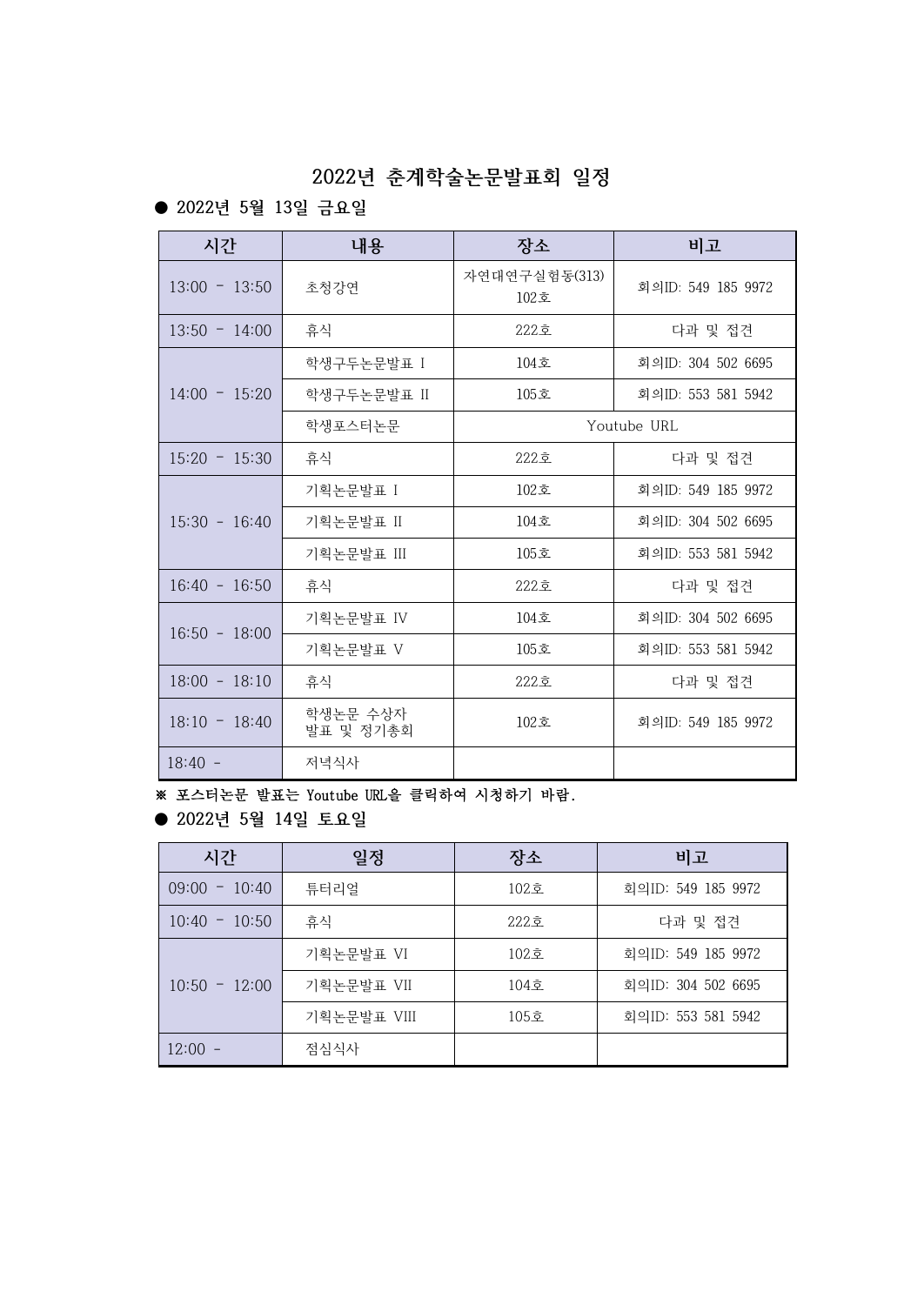## 학술발표회 일정

| 2022년 5월 13일 금요일      |        |                 |  |  |
|-----------------------|--------|-----------------|--|--|
|                       |        |                 |  |  |
| 좌장: 홍종선(성균관대)         | 〈초청강연〉 | $13:00 - 13:50$ |  |  |
|                       |        |                 |  |  |
| 자연대연구실험동(313) 102호    |        |                 |  |  |
| (회의 ID: 549 185 9972) |        |                 |  |  |

CB Biz의 이해와 소기업 사업체 및 대표자간 연계분석 ------------------------------박기홍(\*KCB연구소장), 권순신(KCB연구소) 1

| (후신)<br>$13:50 - 14:00$<br> |
|-----------------------------|
|-----------------------------|

| 좌장: 김재직(성균관대)<br>조민호(인하대) | <학생구두논문발표 D> | $14:00 - 15:20$ |
|---------------------------|--------------|-----------------|
| 자연대연구실험동(313) 104호        |              |                 |
| (회의 ID: 304 502 6695)     |              |                 |

- 정량적 강우예측을 위한 강우유형별 conv2D-LSTM 연구 ----------------권태용(\*대구대), 윤성심(한국건설기술연구원), 윤상후(대구대) 3
- Heterogeneous random forests-----------김예은(\*연세대), 김현중(연세대) 5
- A comparative study on frost prediction model using machine 7 learning--------------------------------김효정(\*중앙대), 김삼용(중앙대)
- A social network monitoring procedure based on multinomial 9 categorical processes--------------------이주원(\*중앙대), 이재헌(중앙대)
- 광음향 단층촬영의 역문제에서 자기지도학습을 통한 파동 속도와 이미지의 동시 재구성---------------------황경하(영남대), 전기현(\*경북대), 문성환(경북대) 11
- Estimating the generation interval of COVID-19 using MCMC ---------------------------------------백자영(\*전남대), 최일수(전남대) 13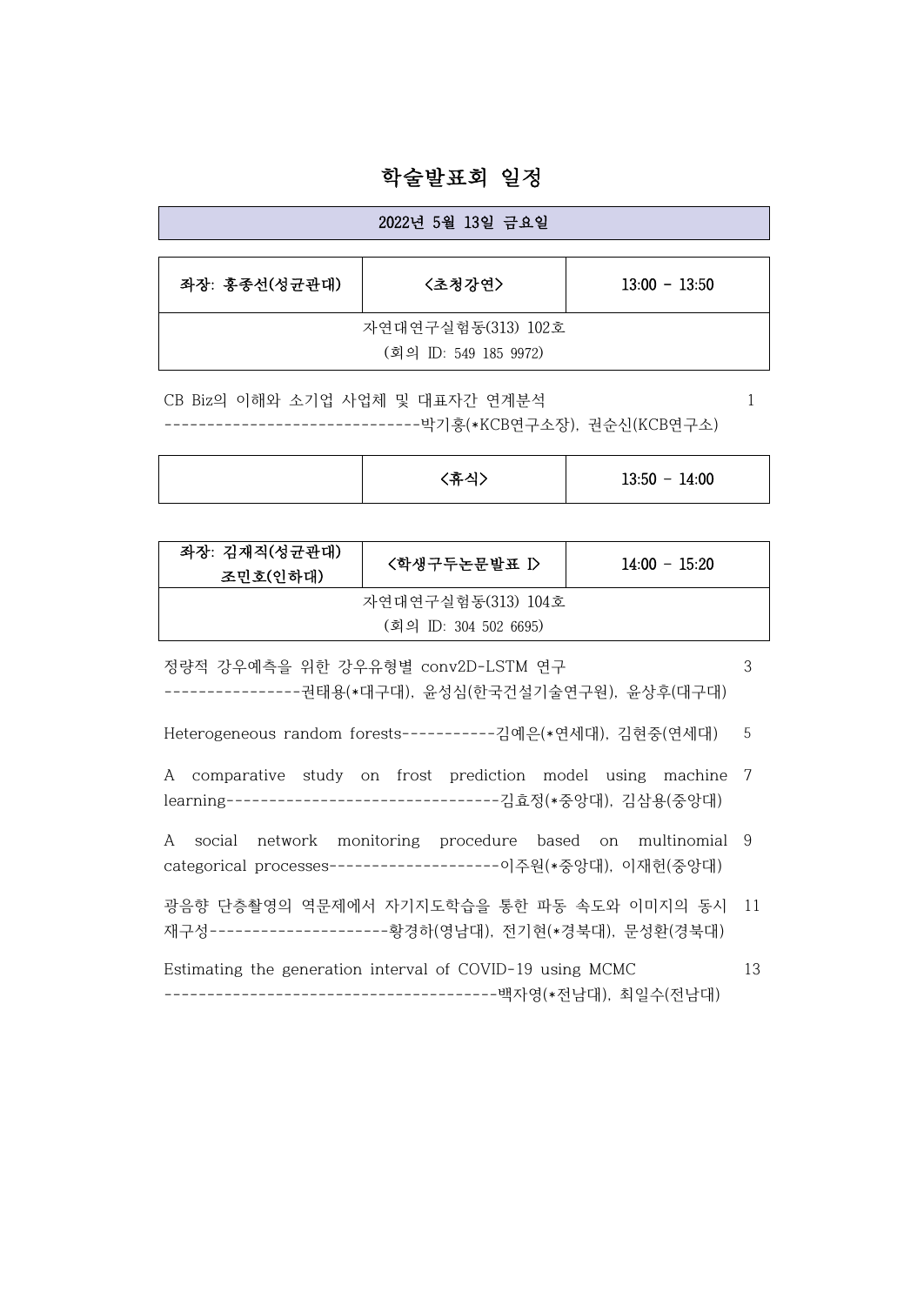| 좌장: 이경은 (경북대)<br>이동혁(부산대)                                                                                                                                                                            | <학생구두논문발표 ID                                           | $14:00 - 15:20$ |    |  |
|------------------------------------------------------------------------------------------------------------------------------------------------------------------------------------------------------|--------------------------------------------------------|-----------------|----|--|
| 자연대연구실험동(313) 105호                                                                                                                                                                                   |                                                        |                 |    |  |
|                                                                                                                                                                                                      | (회의 ID: 553 581 5942)                                  |                 |    |  |
| design of the composition of polymer composite by 15<br>Inverse<br>multi-objective optimization using genetic algorithm and conditional                                                              |                                                        |                 |    |  |
|                                                                                                                                                                                                      | ---신동렬(*한남대), 최우진(한국화학연구원), 조남정(한국화학연구원), 이성광(한남대)     |                 |    |  |
| Short-term wind power forecasting using time series and machine<br>-17<br>learning models---------------------------------박수진(*중앙대), 김삼용(중앙대)                                                        |                                                        |                 |    |  |
| 설명가능한 인공지능에 관한 연구: 한국주식 거래에의 적용을 중심으로<br>19<br>-------------박준신(*연세대), 김상회(연세대), 안재준(연세대), 오경주(연세대)                                                                                                  |                                                        |                 |    |  |
| 비대칭분포에서 관측치의 영향에 대한 연구-------제아라(*충남대), 김흥기(충남대)<br>21                                                                                                                                               |                                                        |                 |    |  |
| Comparative study of CUDA GPU implementations in Python with the<br>- 23<br>fast iterative shrinkage-thresholding algorithm for LASSO<br>------------------------------조윤상(*인하대), 김재오(인하대), 유동현(인하대) |                                                        |                 |    |  |
| 태풍정보를 활용한 사과 주산지 시군 낙과 피해율 예측                                                                                                                                                                        | ---------------최수훈(*전남대), 김동언(전남대), 박소연(전남대), 김민수(전남대) |                 | 25 |  |
| A study on the linear and non-linear financial market networks based<br>27<br>on the empirical characteristics of the global financial market return                                                 |                                                        |                 |    |  |

distributions---------------------최인수(\*KAIST), 김우창(KAIST)

| 좌장: 장은진 (안동대)<br>김찬민 (성균관대) | 〈학생포스터논문발표〉 | $14:00 - 15:20$ |  |
|-----------------------------|-------------|-----------------|--|
| Youtube URL을 클릭하여 논문발표를 시청함 |             |                 |  |

림프종 환자의 생존분포에 대한 딥러닝 기반 클러스터링 (https://youtu.be/HMLL6EVN-tk) 29

---김동언(\*전남대), 최수훈(전남대), 박소연(전남대), 강세령(화순 전남대병원), 양덕환(화순 전남대병원), 김민수(전남대)

Deep learning-based classification of major psychiatric disorders using EEG source connectivity 31

(https://youtube.com/watch?v=loLHp9cwhpE&feature=share) Ji Sun Kim(\*이화여대), Boram Jeong(이화여대), Su Mi Park(한남대), So Young Yoo(보라매병원), Donghwan Lee(이화여대), Jung-Seok Choi(삼성병원)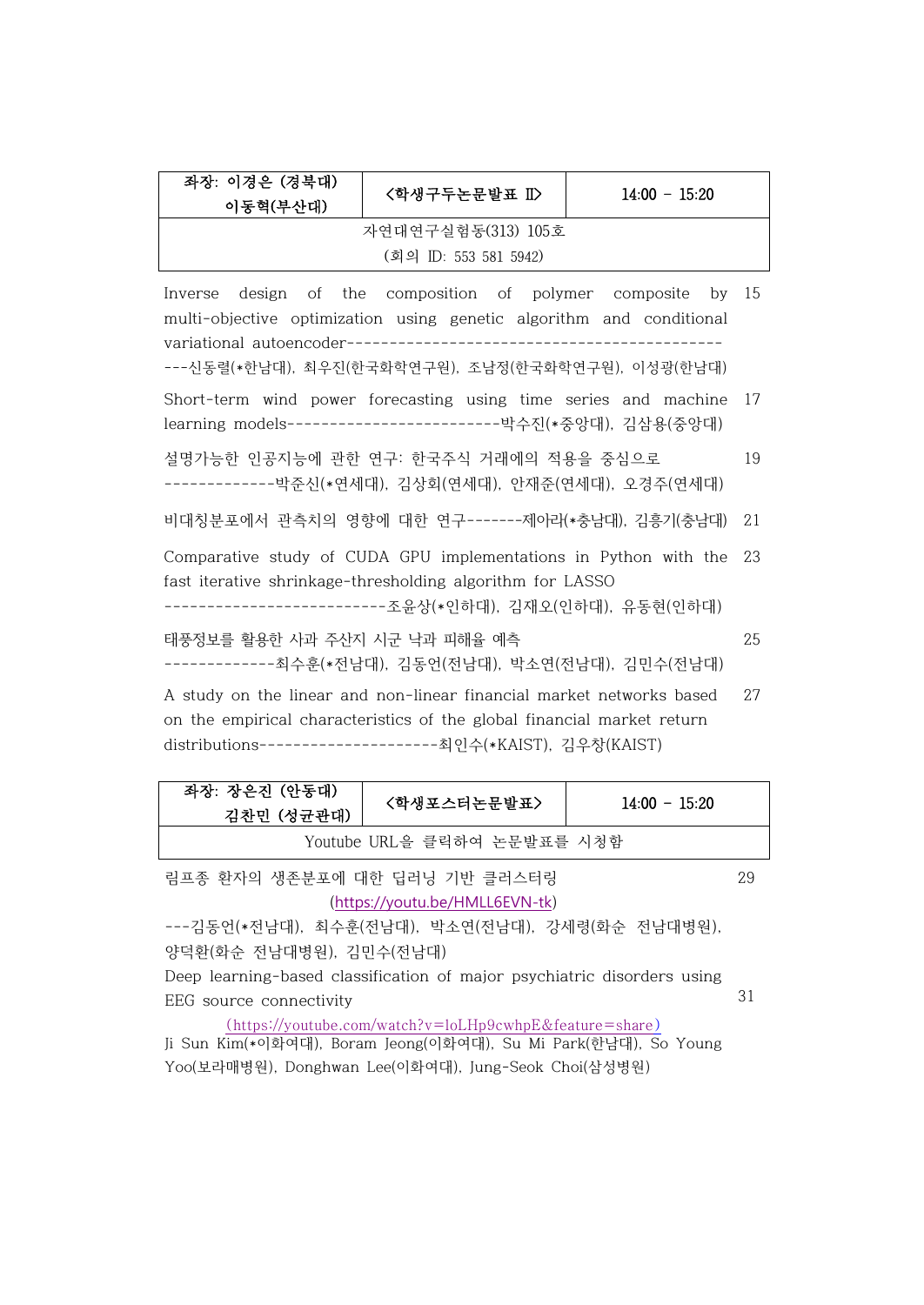합성곱 신경망을 이용한 고정 탄력 변동성 모형의 모수 추정 (https://youtu.be/JxM3sXJBcz4)

---------------------------------------김형미(\*전남대), 허정규(전남대)

Inference for an exponential parameter under Type II combined generalized progressive hybrid censoring scheme (https://youtu.be/H1P2fZEgoI4) 35

------------박성희(\*대구대), 조영찬(대구대), 김동률(대구대), 이경준(대구대) 비소세포폐암(NSCLC) 임상데이터를 활용한 생존 분석 37

(https://youtu.be/PLEpV7EX8bU)

--박소연(\*전남대), 최수훈(전남대), 김동언(전남대), 강세령(화순 전남대병원), 오인재(화순 전남대병원), 김민수(전남대)

Heart rate variability enhances the EEG-based machine learning 39 prediction of Internet gaming disorder

(https://youtu.be/uLHi5mF7xmk)

------Young Eun Park(\*이화여대), Jieun Seo(이화여대), Sunkyung Lee(이화여대), Donghwan Lee(이화여대), So Young Yoo(SMG-SNU Boramae Medical Center), Jung-Seok Choi(삼성병원)

파이썬을 활용한 부산 지역 COVID-19 언론 기사 텍스트 분석 (https://www.youtube.com/watch?v=DMZua2mHC1E) 41

------------박윤진(\*부경대), 문형빈(부경대), 권기룡(부경대), 노명석(부경대)

R Shiny를 이용한 다중검정 인터페이스 개발 (https://youtu.be/GbQqg-iacSE)

--박주성(\*전남대), 김신준(한국농촌경제연구원), 오영재(통계청), 정재식(전남대)

XAI 모델 Grad CAM의 noise 강건성에 대한 연구 (https://youtu.be/Y2dKBdl3c0E) ---------------------------------------박창희(\*한양대), 정혜영(한양대)

Exact likelihood inference for a competing risks model with combined 47 generalized progressive hybrid censored exponential data (https://youtu.be/nx-hBCqk\_sE)

------------성영재(\*대구대), 구혜인(대구대), 서선혜(대구대), 이경준(대구대) 옵션 내재변동성의 효과적인 추정을 위한 연산 가속화 (https://youtu.be/5xXGwYdPobk ) 49

----------------------------------------이건(\*전남대), 허정규(전남대)

Prediction and validation for machine learning-based cancer diagnosis 51

43

45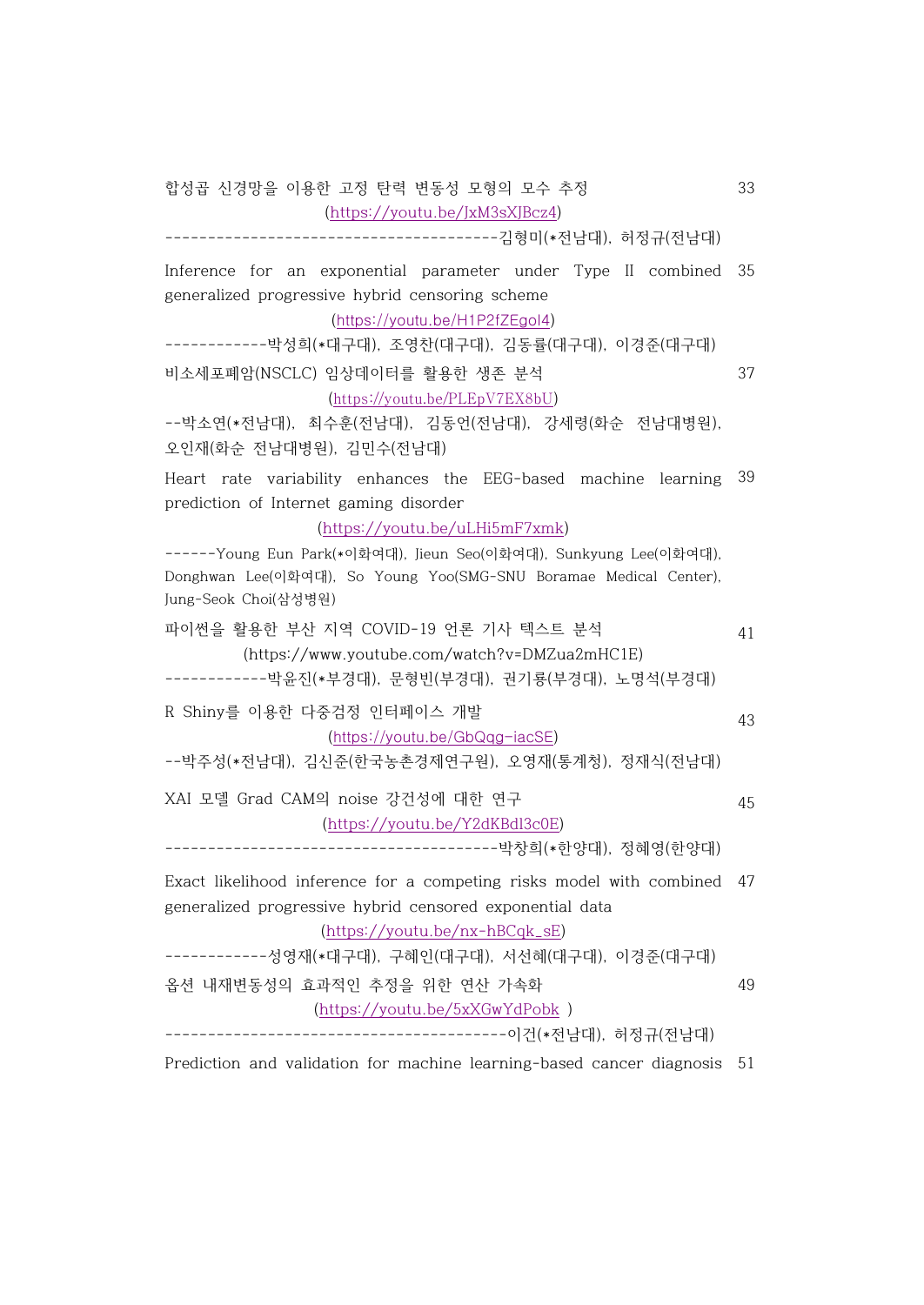| with urinary copy number variation information                                                                                      |     |
|-------------------------------------------------------------------------------------------------------------------------------------|-----|
| $(\text{https://m.youtube.com/watch?v=nCgVqjV5qHg\&feature=youtu.be})$<br>Soohyeon Lee(이화여대), Hyunji Lee(*이화여대), Donghwan Lee(이화여대) |     |
| Kwang Hyun Kim(이화여대병원)                                                                                                              |     |
| 월별 장기 가정용 전력 수요 예측을 위한 RNN 모형 분석                                                                                                    | 53  |
| (https://youtu.be/zFPzVdjsaqo)                                                                                                      |     |
| ----------------------------------이희완(*경희대), 최진무(경희대)                                                                               |     |
| 프레일티 모형을 이용한 건설업 직종별 질병 발생 위험도 비교                                                                                                   | 55  |
| (https://youtu.be/gXfRp_ltAms)                                                                                                      |     |
| ------------장승혜(*부경대), 노맹석(부경대), 김세영(부산대), 권기룡(부경대)<br>Variable selection method from a probabilistic perspective using bootstrap   | 57  |
| (https://www.youtube.com/watch?v=ST7D9DJSuy4)                                                                                       |     |
| ------------------------------------장은진(*경북대), 이원진(고려대), 김영민(경북대)                                                                   |     |
| Comparison of regularization methods for selecting genetic pathways                                                                 | 59  |
| with overlapping group structures                                                                                                   |     |
| (https://youtu.be/Totglzczjc8)                                                                                                      |     |
|                                                                                                                                     |     |
| 이항 반응변수를 갖는 분류문제에서 불균형 해결을 위한 재표본추출방법 비교<br>및 전략 연구                                                                                 | -61 |
| (https://youtu.be/JggT2gGuJ24)                                                                                                      |     |
|                                                                                                                                     |     |
| Amended agreement chart for the confusion matrix                                                                                    | 63  |
| (https://youtu.be/A_yBG1PU1ps)                                                                                                      |     |
| --------------------------------최예원(*성균관대), 홍종선(성균관대)                                                                               |     |
|                                                                                                                                     |     |
| 지역별 중등도 치매 유병률에 영향을 미치는 요인                                                                                                          | 65  |
| (https://youtu.be/yVJns0bbaN8)                                                                                                      |     |
|                                                                                                                                     |     |
| Copula 함수를 이용한 한국잔디류의 자생지 파악                                                                                                        | 67  |
| (https://youtu.be/gsYCnTJHt-8)                                                                                                      |     |
| ------------------------황영은(*대구대), 김영선(대구대), 윤상후(대구대)                                                                               |     |
|                                                                                                                                     |     |

|  | <휴식> | $15:20 - 15:30$ |  |
|--|------|-----------------|--|
|  |      |                 |  |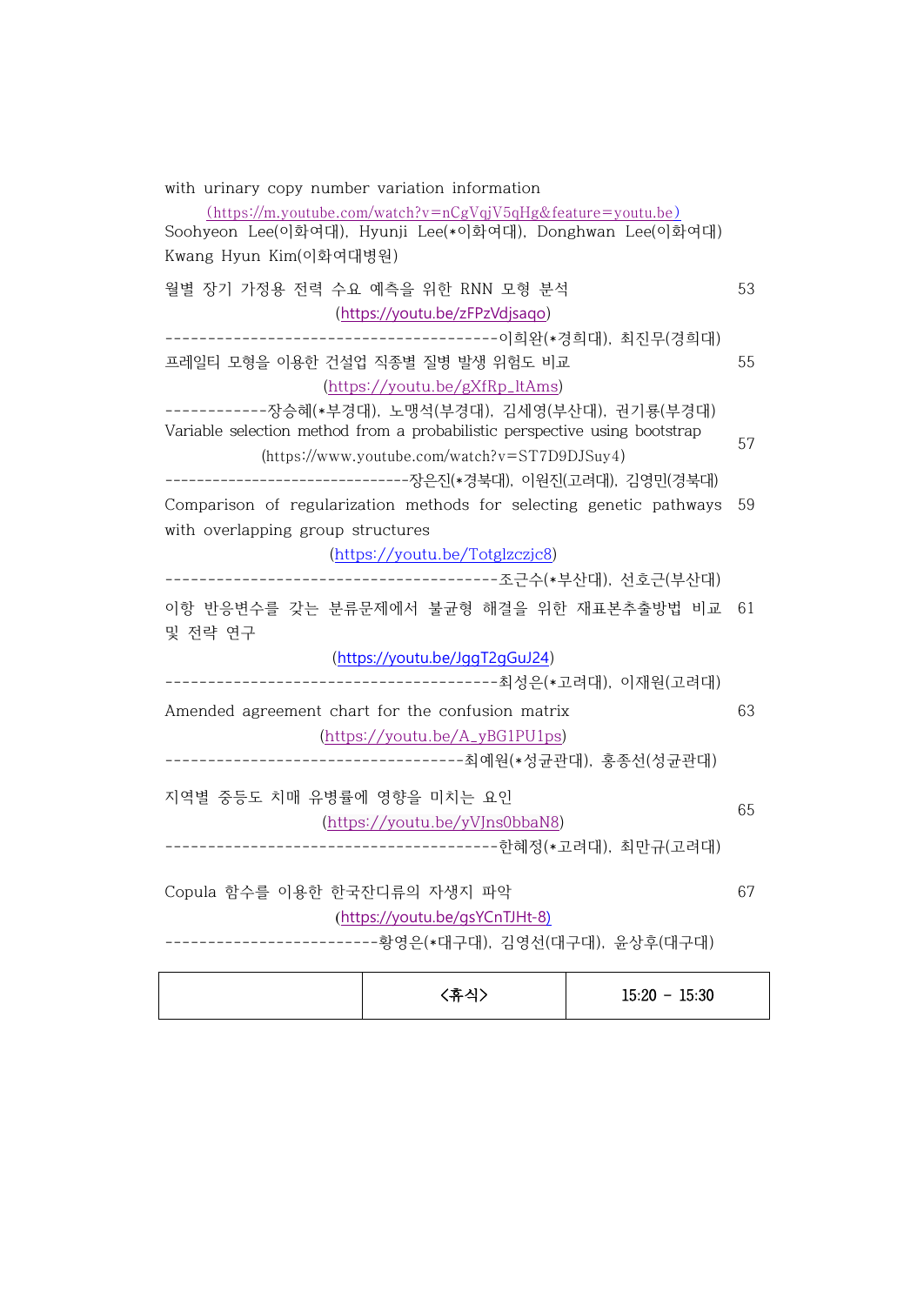|                       | 〈기획논문발표 ▷                                                 |                 |  |
|-----------------------|-----------------------------------------------------------|-----------------|--|
| 기획/좌장: 황범석(중앙대)       | Recent advances in<br>data-driven statistical<br>modeling | $15:30 - 16:40$ |  |
| 자연대연구실험동(313) 102호    |                                                           |                 |  |
| (회의 ID: 549 185 9972) |                                                           |                 |  |

Tangent functional canonical correlation analysis for densities and 69 shapes, with applications to multimodal imaging data

---------------Min Ho Cho(\*인하대), Sebastian Kurtek(The Ohio State University), Karthik Bharath(The University of Nottingham)

Principal component analysis in the wavelet domain -----Yaeji Lim(\*중앙대), Junhyeon Kwon(University of Houston), Hee-Seok Oh(서울대)

71

Impact of vaccination on the COVID-19 epidemic using the statistical 73 and mathematical modeling

----------------------------------------------Hyojung Lee(\*경북대)

| 기획: 최상범(고려대)<br>좌장: 김동욱(경상대) | 〈기획논문발표 Ⅱ〉<br>데이터 기반 통계적<br>의사결정 방법론 | $15:30 - 16:40$ |
|------------------------------|--------------------------------------|-----------------|
| 자연대연구실험동(313) 104호           |                                      |                 |
| (회의 ID: 304 502 6695)        |                                      |                 |

실내외 적외선 체열측정 자료를 통한 고열자 추정 알고리즘 개발 연구 ----------------------------------------------------김동욱(\*경상대) 75

Pricing exotic options with flow-based generative networks ----------Hyun-Gyoon Kim(연세대), Se-Jin Kwon(Korea Asset Pricing), Jeong-Hoon Kim(연세대), Jeonggyu Huh(\*전남대) 77

보건복지분야 데이터 기반 의사결정 사례-------오미애(\*한국보건사회연구원) 79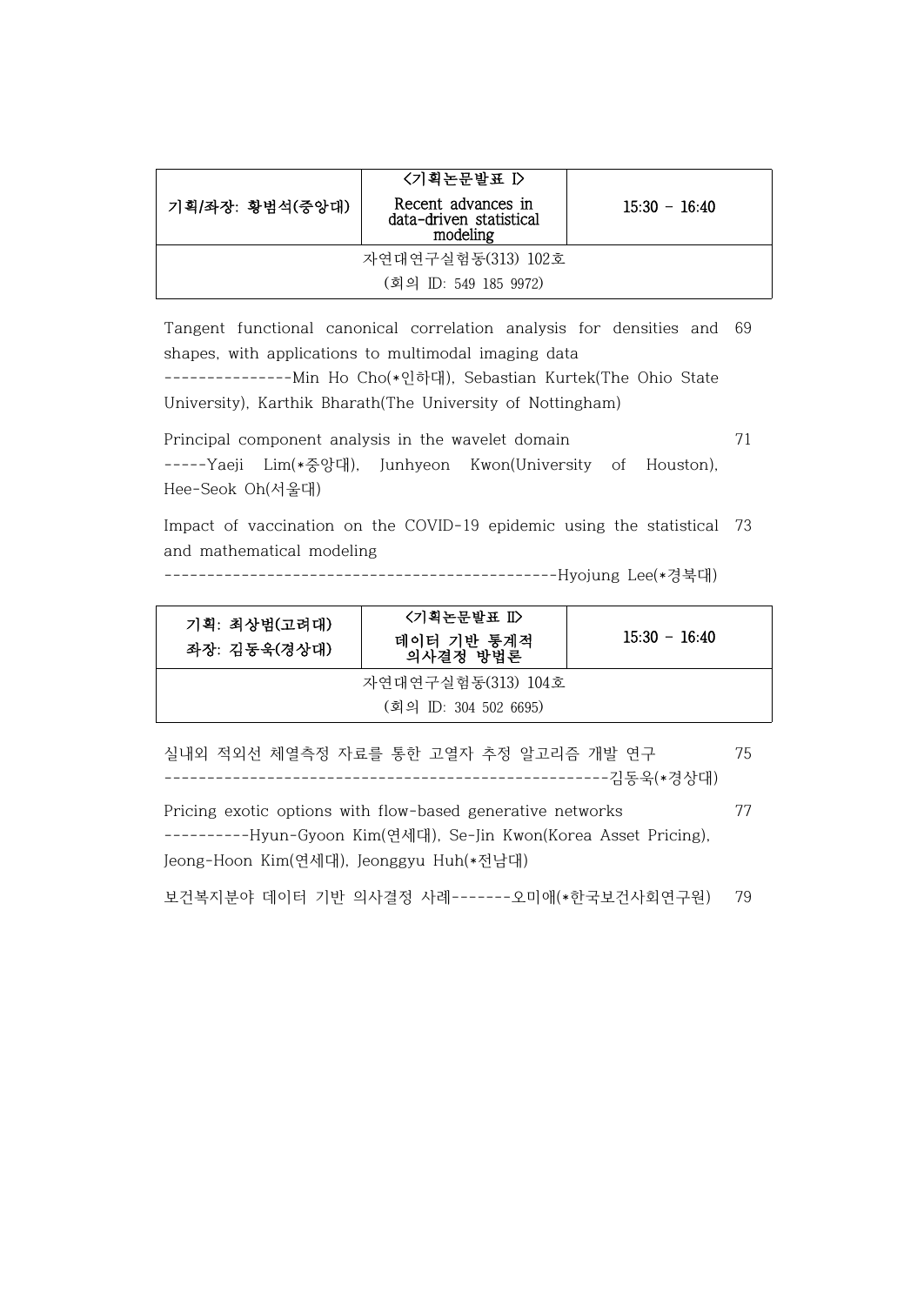| 기획/좌장: 진익훈 (연세대)      | <기획논문발표 Ⅲ><br>Recent Development of<br>Advance Bayesian<br>Modeling and Its<br>Applications | $15:30 - 16:40$ |  |
|-----------------------|---------------------------------------------------------------------------------------------|-----------------|--|
| 자연대연구실험동(313) 105호    |                                                                                             |                 |  |
| (회의 ID: 553 581 5942) |                                                                                             |                 |  |

- Posterior contraction in sparse generalized linear models------------ Seonghyun Jeong(\*연세대), Subhashis Ghosal(North Carolina State University) 81
- 의료 영상 자료의 명암도 동시 발생 행렬에 대한 확률론적 이웃 조건부 자기회 귀 모형-------------------------이주연(카톨릭성모병원), 정재홍(\*한양대) 83

A Bayesian precision response-adaptive phase II clinical trial design 85 for radiotherapies with competing risk survival outcomes -----------Jina Park(\*연세대), Wenjing Hu(AT&T), Ick Hoon Jin(연세대), Has Liu(Rutgers University), Yong Zang(Indiana University)

| 'ㅎ 시` | $16:40 - 16:50$ |
|-------|-----------------|

| 기획/좌장: 조성일(인하대)       | <기획논문발표 IV><br>Recent statistical methods<br>for analyzing data | $16:50 - 18:00$ |
|-----------------------|-----------------------------------------------------------------|-----------------|
| 자연대연구실험동(313) 104호    |                                                                 |                 |
| (회의 ID: 304 502 6695) |                                                                 |                 |

| 종속적 고장을 고려한 새로운 소프트웨어 신뢰성 모형과 신뢰성 연구<br>-이다혜(*조선대), 장인홍(조선대), 김윤수(조선대), 송광윤(조선대)                                            | 87 |
|-----------------------------------------------------------------------------------------------------------------------------|----|
| Uniform pessimistic risk and optimal portfolio<br>-Sungchul Hong(*서울시립대), Jong-June Jeon(서울시립대)                             | 89 |
| Lifting scheme for streamflow data in river networks<br>-Seoncheol Park(*충북대), Hee-seok Oh(서울대)                             | 91 |
| Visualization of issue sensitivity based on the results of the election<br>for the head of a regional organization in Korea | 93 |

--------Guebin Choi(\*전북대), TaeHui Lee(LG전자), Hee-seok Oh(서울대)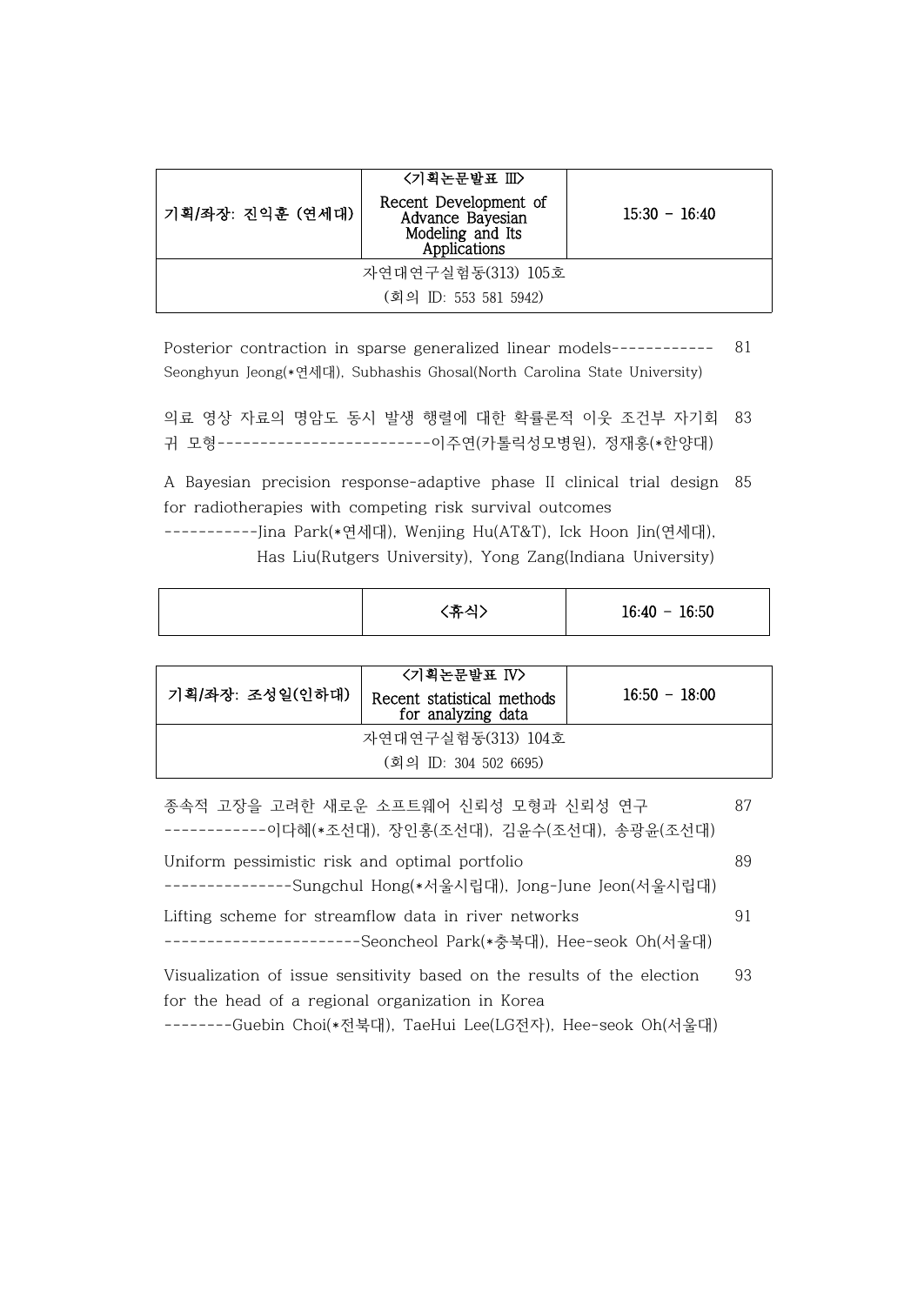| 기획/좌장: 조영석(부산대)       | <기획논문발표 V><br>스포츠 통계 | $16:50 - 18:00$ |
|-----------------------|----------------------|-----------------|
| 자연대연구실험동(313) 105호    |                      |                 |
| (회의 ID: 553 581 5942) |                      |                 |

- 메타분석 시 사전집단 동질성에 관한 연구: 수중운동 연구를 중심으로 ------------------------이두형(부산대), 조영석(\*부산대), 장재우(\*부산대) 95
- The Effects of Ambushing: 스폰서십에서의 메타 애널리틱 리뷰 ----------------------------------------------------권영범(\*부산대) <sup>97</sup>
- Data analytics in Para Taekwondo insights to classification -----------------------------------------David O' Sullivan(\*부산대) 99
- Self-organizing map을 이용한 England premier league 경기내용 예측 ----------------------------------------------------최형준(\*단국대) 101

|  | 〈휴식〉 | $18:00 - 18:10$ |  |
|--|------|-----------------|--|
|--|------|-----------------|--|

|                       | 〈정기총회〉 | $18:10 - 18:40$ |
|-----------------------|--------|-----------------|
| 자연대연구실험동(313) 102호    |        |                 |
| (회의 ID: 549 185 9972) |        |                 |

|  | 〈저녁식사〉 | $18:40 -$ |
|--|--------|-----------|
|--|--------|-----------|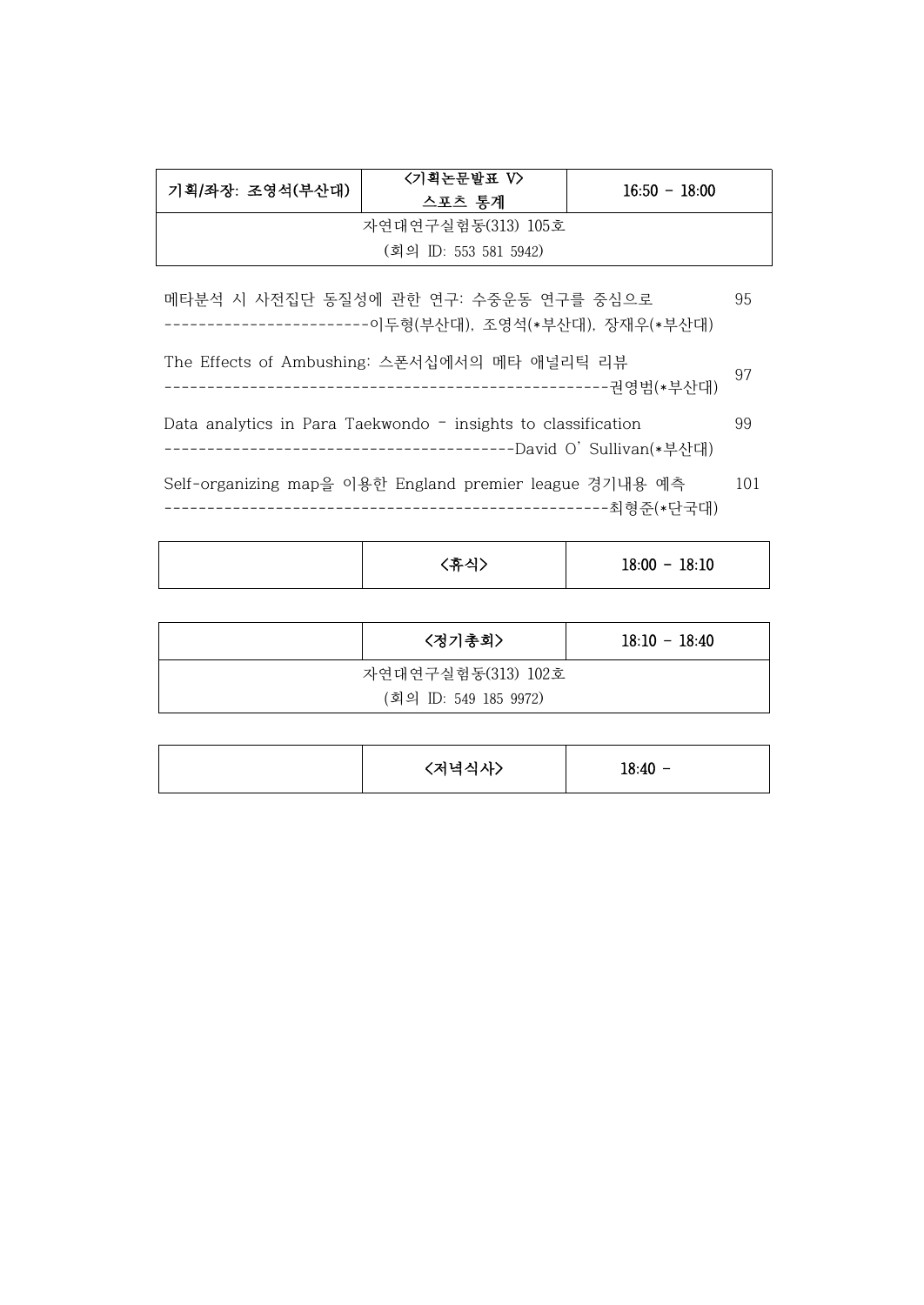#### 2022년 5월 14일 토요일

| 좌장: 이근백(성균관대)         | 〈튜터리얼〉 | $09:00 - 10:40$ |
|-----------------------|--------|-----------------|
| 자연대연구실험동(313) 102호    |        |                 |
| (회의 ID: 549 185 9972) |        |                 |

Introduction to meta-analysis in medical research ----------------------------------------------------장은진(\*안동대) 103

| (휴식) | $10:40 - 10:50$ |
|------|-----------------|
|      |                 |

| 기획/좌장: 하일도(부경대)       | <기획논문발표 VI><br>데이터과학을 위한 최근의<br>통계적 방법 | $10:50 - 12:00$ |
|-----------------------|----------------------------------------|-----------------|
| 자연대연구실험동(313) 102호    |                                        |                 |
| (회의 ID: 549 185 9972) |                                        |                 |

 $Chatterjee의  $\xi$  계수와 이변량분포-탐색적자료분석-------- 장대흥(*부경대) 105$ 

Merging components in linear Gaussian cluster-weighted models------ ----------------------Sangkon Oh(성균관대), Byungtae Seo(\*성균관대) 107

Deep learning via h-likelihood------------------------------------ Il Do Ha(\*부경대), Jihun Kim(부경대), Hangbin Lee(서울대), Changha Hwang(단국 대), Youngjo Lee(서울대) 109

|                       | <기획논문발표 VII>                                                           |                 |
|-----------------------|------------------------------------------------------------------------|-----------------|
| 기획/좌장: 선호근(부산대)       | Statistical research on<br>sample size, bias and<br>variable selection | $10:50 - 12:00$ |
| 자연대연구실험동(313) 104호    |                                                                        |                 |
| (회의 ID: 304 502 6695) |                                                                        |                 |

Identifiability and bias reduction in the skew-probit model for a 111 binary response

--------Donghyuk Lee(\*부산대), Samiran Sinha(Texas A&M University)

Sample size for clustered count data based on discrete Weibull regression model---------------------------------Hanna Yoo(\*한신대) 113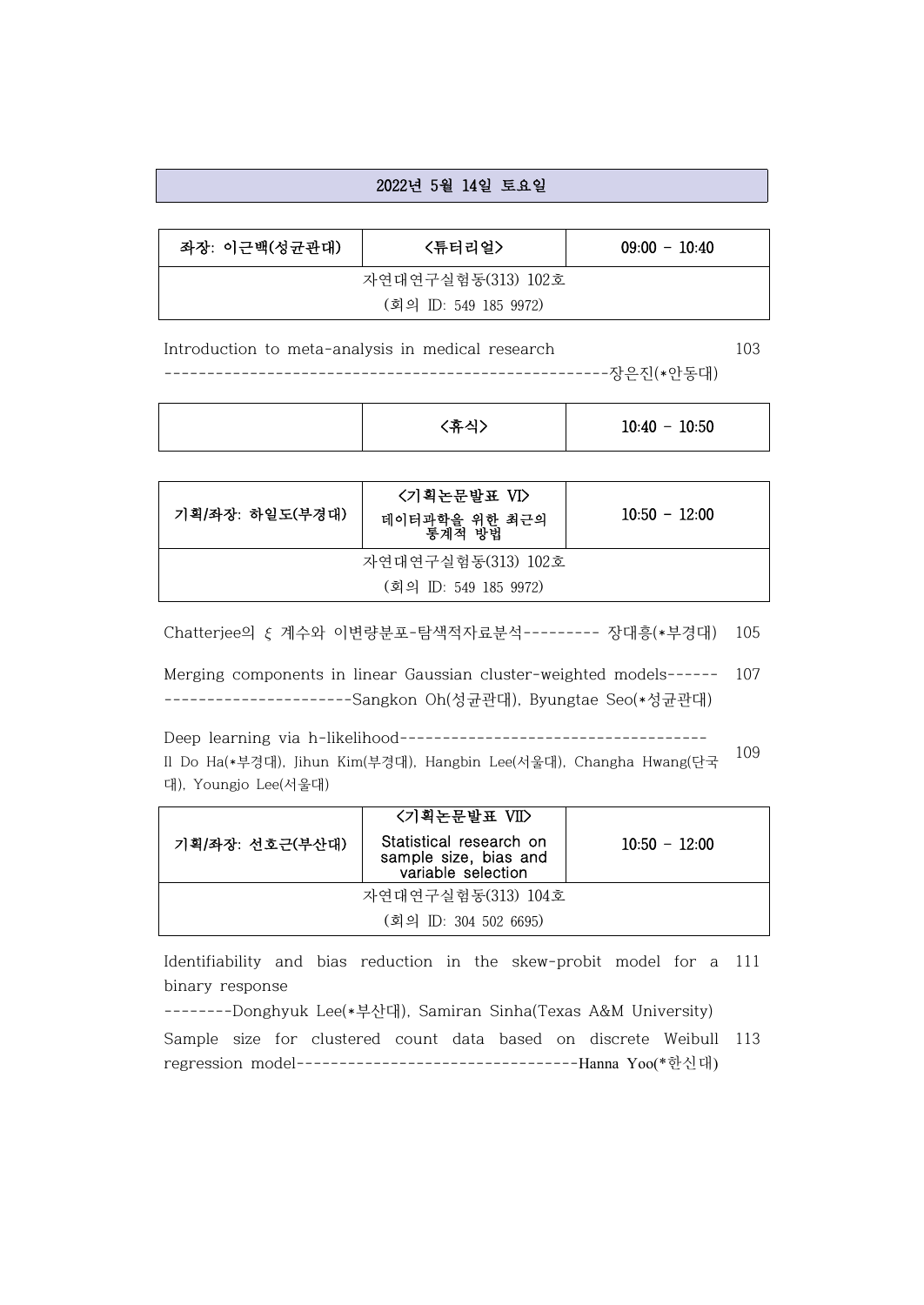New statistical selection method for pleiotropic variants associated with both quantitative and qualitative traits --------------------------Kipoong Kim(부산대), Hokeun Sun(\*부산대) 115

|                    | <기획논문발표 VIII>                                                         |                 |
|--------------------|-----------------------------------------------------------------------|-----------------|
| 기획/좌장: 이동환(이화여대)   | Recent advances and<br>applications of dimension<br>reduction methods | $10:50 - 12:00$ |
| 자연대연구실험동(313) 105호 |                                                                       |                 |
|                    | (회의 ID: 553 581 5942)                                                 |                 |

Basis-adaptive selection algorithm in sufficient dimension reduction --------------------------------------------------유재근(\*이화여대) 117

On sufficient graphical models----------------------김경원(\*이화여대) 119

Nonlinear predictive directions in clinical trials--------------------- ---------------Youngjoo Cho(\*건국대), Xiang Zhan(Peking University), Debashis Ghosh(University of Colorado) 121

Tensor canonical correlation analysis----------------------------- Eun Jeong Min(\*가톨릭대), Hua Zhou(University of California, Los Angeles), Eric Chi(Rice University) 123

|  | (점심) | $12:00 -$ |
|--|------|-----------|
|--|------|-----------|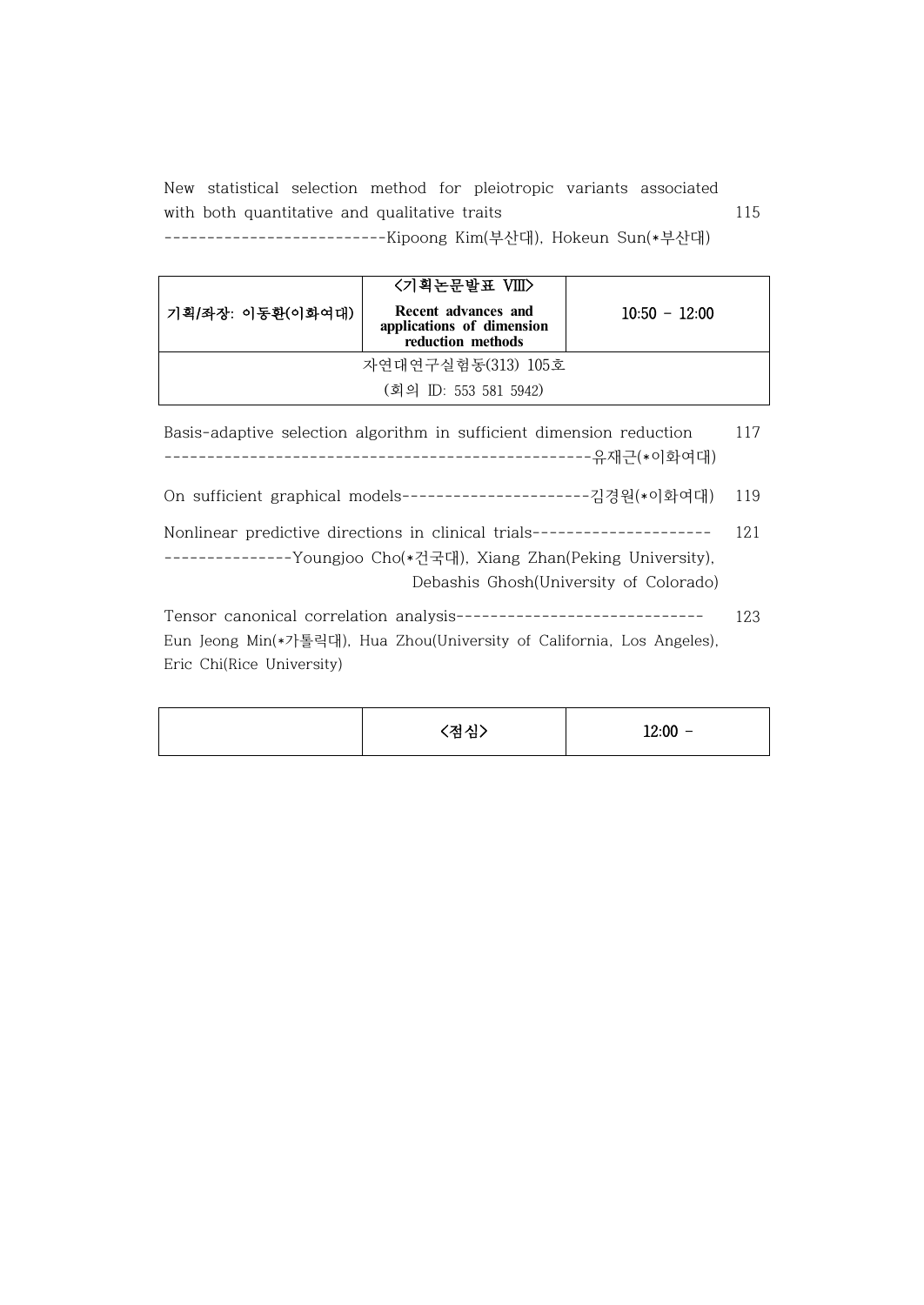**부산대 오시는 길**



■ 교통안내 ■ 지하철 하차역은 셔틀버스 환승이 가능한 '부산대앞역'을 기준으로 하였으며, '장전동역'에서 하차할 경우 학회장소까지는 도보로 15분 내외임.

#### **주소안내**

46241 부산광역시 금정구 부산대학로63번길 2, 자연대연구실험동 (장전동, 부산대학교)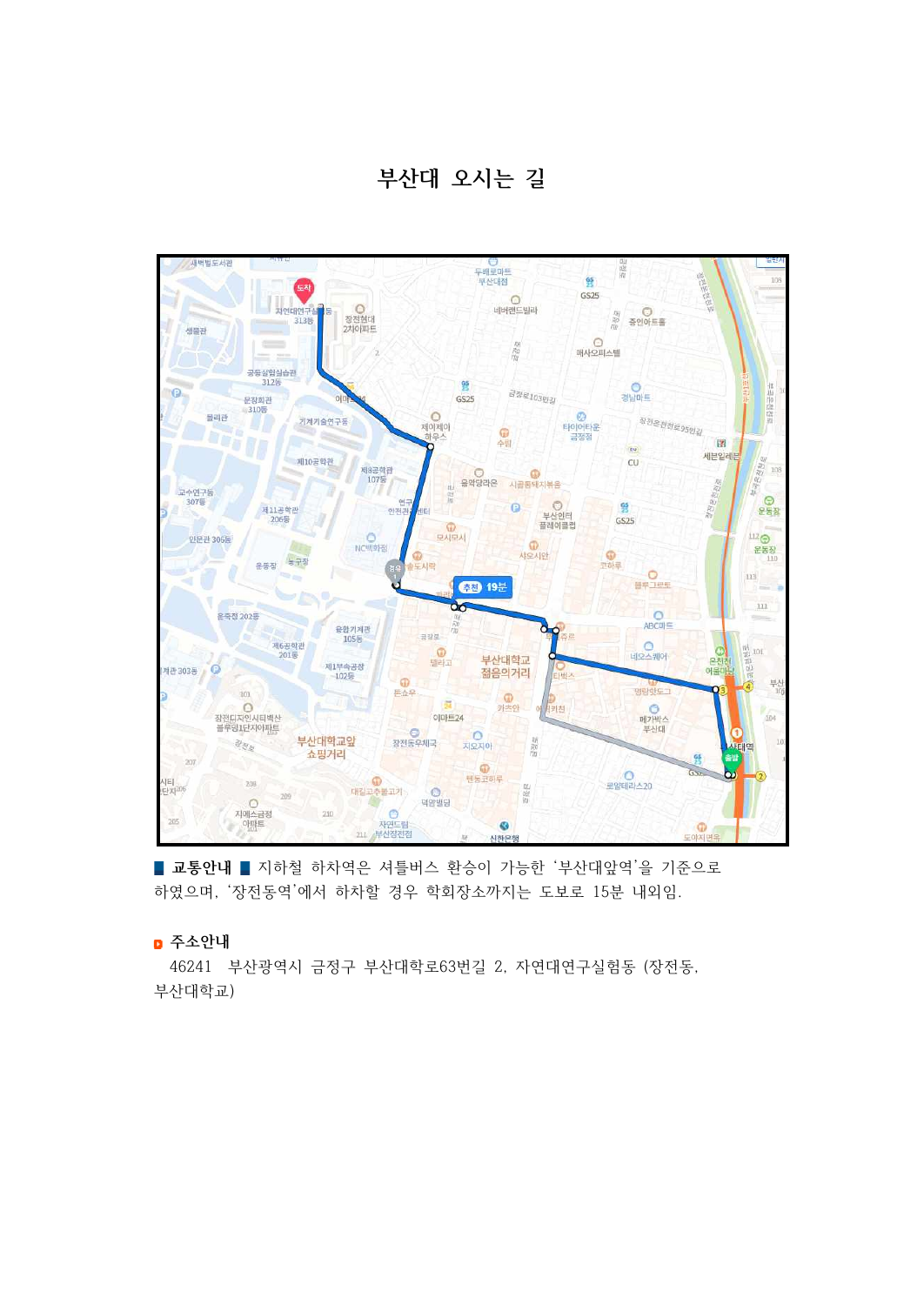#### **김해국제공항에서 오시는 방법**

| 교통편    |             | 승차정류장      | 하차정류장      | 시간(분) |
|--------|-------------|------------|------------|-------|
| 버스환승   | 1009번       | 국내선 정류장    | 와석교차로(화명역) | 60    |
|        | 111-1, 300번 | 와석교차로(화명역) | 부산대학교 정문   |       |
| 지하철 환승 | 김해-경전철      | 공항역        | 대저역        |       |
|        | 3호선         | 대저역        | 연산역        | 60    |
|        | 1호선         | 연산역        | 부산대역       |       |
|        | 택시          | 공항입구       | 부산대학       | 40    |

#### **부산역에서 오시는 방법**

|     | 교통편 | 승차정류장 | 하차정류장 | 시간(분) |
|-----|-----|-------|-------|-------|
| 지하철 | ㅎ서  | 부사역   | 부산대앞역 | 30    |
| 댄ㅅ  |     | 부사역   | 부산대학교 | 30    |

#### **노포동 부산종합버스터미널에서 오시는 방법**

|     | 교통편                                    | 승차정류장            | 하차정류장   | 시간(분) |
|-----|----------------------------------------|------------------|---------|-------|
| 버스  | 29번, 49번, 51<br>번, 80번, 131번,<br>1002번 | 부산종합터미널<br>(노포역) | 부산대학교정문 | 40    |
| 지하철 | 1호선                                    | 노포동              | 부산대역    | 15    |
| 택시  |                                        | 노포동              | 부사대학    | 20    |

#### **부산대학교 셔틀 (금정 7번 마을버스)**

■ 지하철 부산대역 3번 출구 앞에서 유료 셔틀버스를 이용하시면 보다 편리합니다.

■ 요금 : 현금 1,200원, 교통카드 1,130원 (교통카드로 지하철-마을버스 환승 시 무

료)

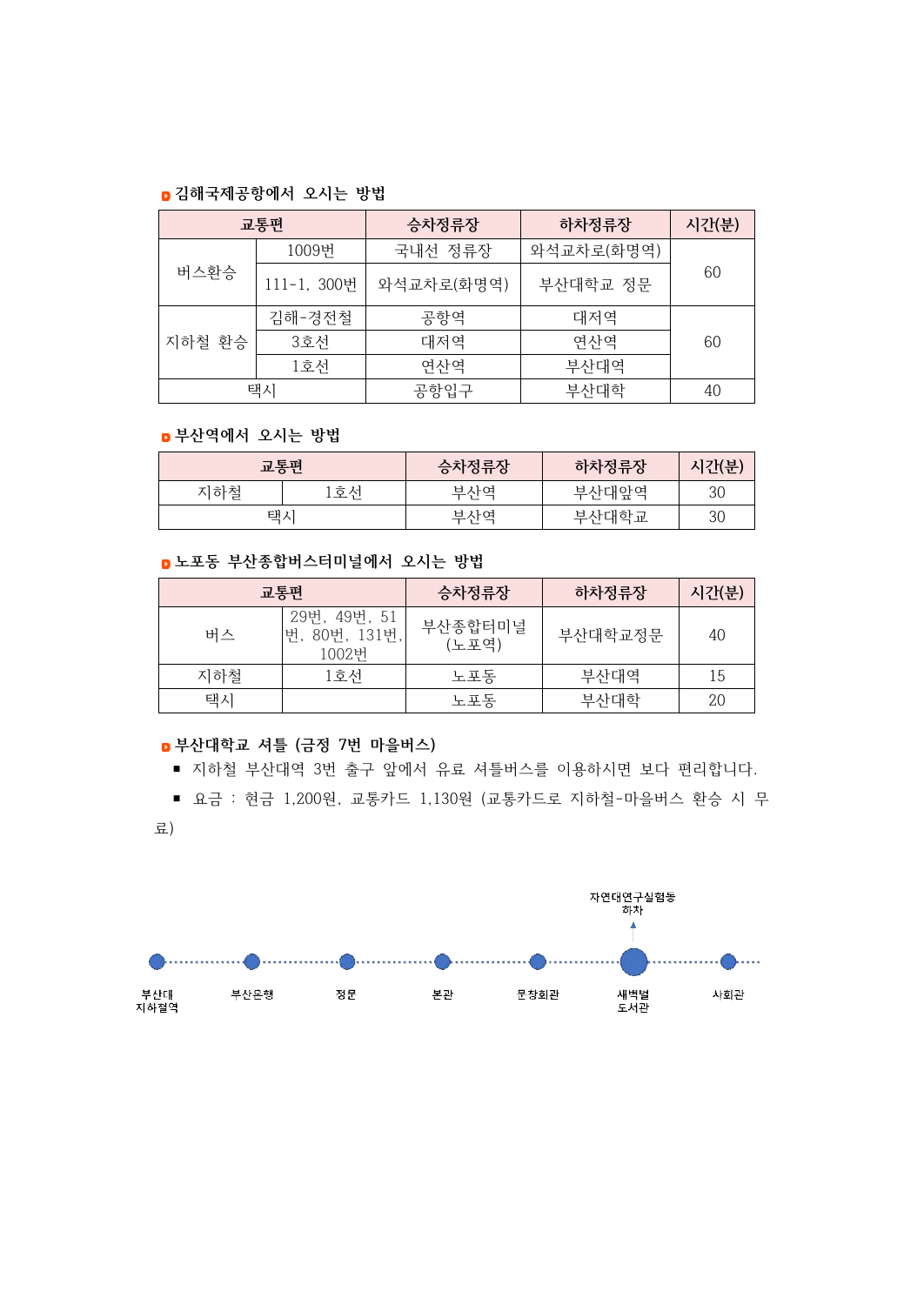